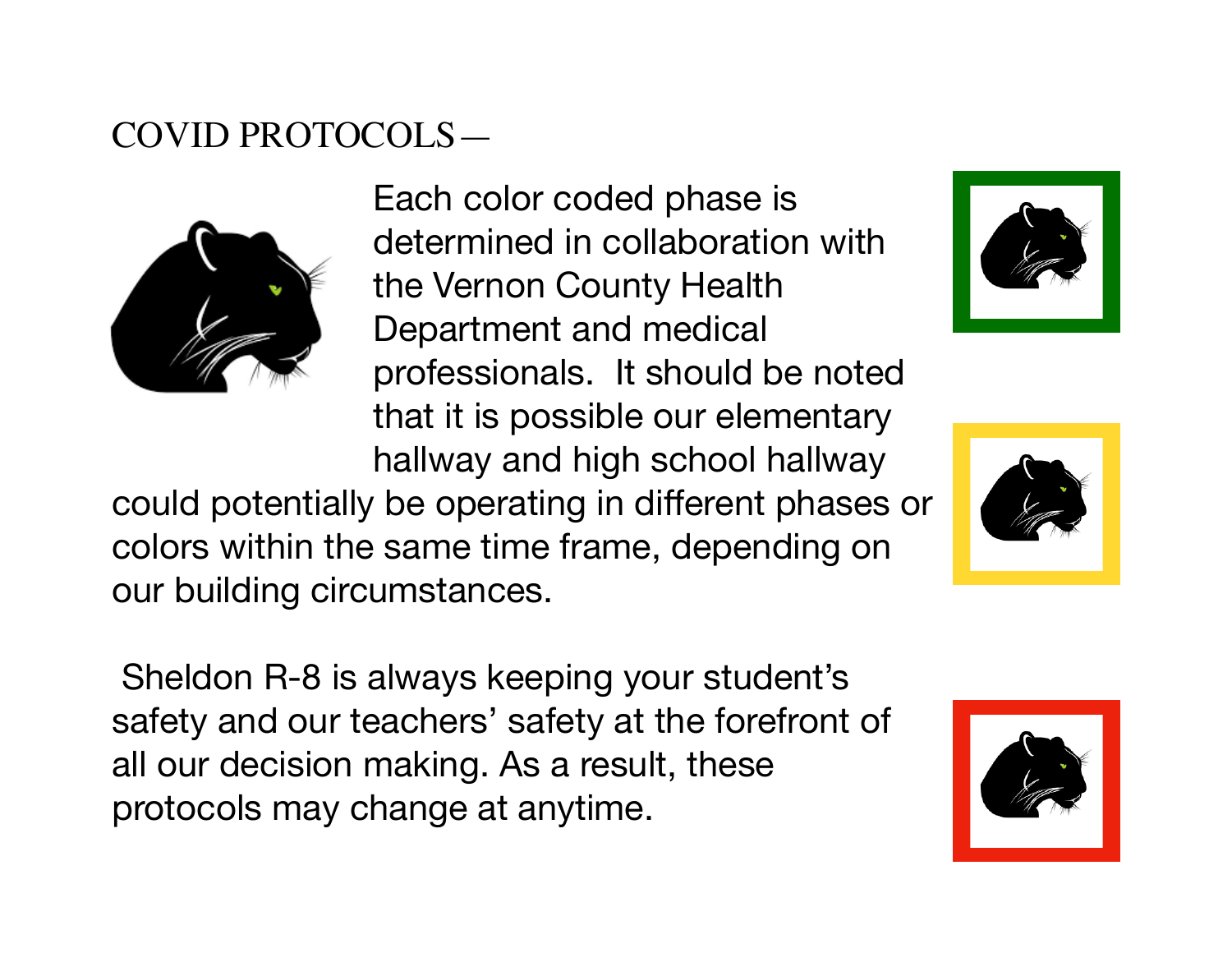

## **GREEN PHASE**

| <b>Instruction</b>                                                               | <b>Activities</b>                                                    | <b>Transportation</b>                                                                     | <b>Food Service</b>                                                      | <b>Safety</b>                                                                                                            | <b>Cleaning</b>                                                                                             |
|----------------------------------------------------------------------------------|----------------------------------------------------------------------|-------------------------------------------------------------------------------------------|--------------------------------------------------------------------------|--------------------------------------------------------------------------------------------------------------------------|-------------------------------------------------------------------------------------------------------------|
| In-person learning is<br>priority,<br>conversations, and<br>engagement.          | Participate in school<br>sponsored activities<br>and programs.       | <b>Encourage parents to</b><br>transport their<br>student(s).                             | Cafeterias available<br>with necessary<br>precautions and<br>scheduling. | <b>Scheduled hand</b><br>sanitizing/hand<br>washing.                                                                     | <b>Enhanced cleaning in</b><br>each hallway<br>throughout the day<br>and a focus on high<br>touch surfaces. |
| <b>Access to building</b><br>services available.                                 | <b>Mask/face coverings</b><br>recommended for<br>students and staff. | <b>Family units or</b><br>households sit<br>together on the bus.                          |                                                                          | <b>Masks provided for</b><br>each student with<br>recommendations for<br>wearing.                                        | Deep clean of<br>classrooms and<br>district facilities as<br>necessary.                                     |
| <b>Learning Management</b><br>System (3-12: Google<br>Classroom, iReady,<br>etc. | <b>Strict guidelines for</b><br>spectators                           | <b>Mask/face coverings</b><br>are required for bus<br>drivers & students<br>(Grades 3-12) |                                                                          | <b>Visitors to the building</b><br>are limited to<br>approved educational<br>activities during the<br>instructional day. |                                                                                                             |
| <b>Weekly feedback</b><br>about academic<br>progress.                            | <b>Non-Sheldon R-8</b><br>activities on a<br>condensed schedule.     |                                                                                           |                                                                          | <b>Social distancing with</b><br>age-appropriate<br>expectations.                                                        |                                                                                                             |
| <b>Devices issued</b><br>through checkout as<br>needed.                          |                                                                      |                                                                                           |                                                                          |                                                                                                                          |                                                                                                             |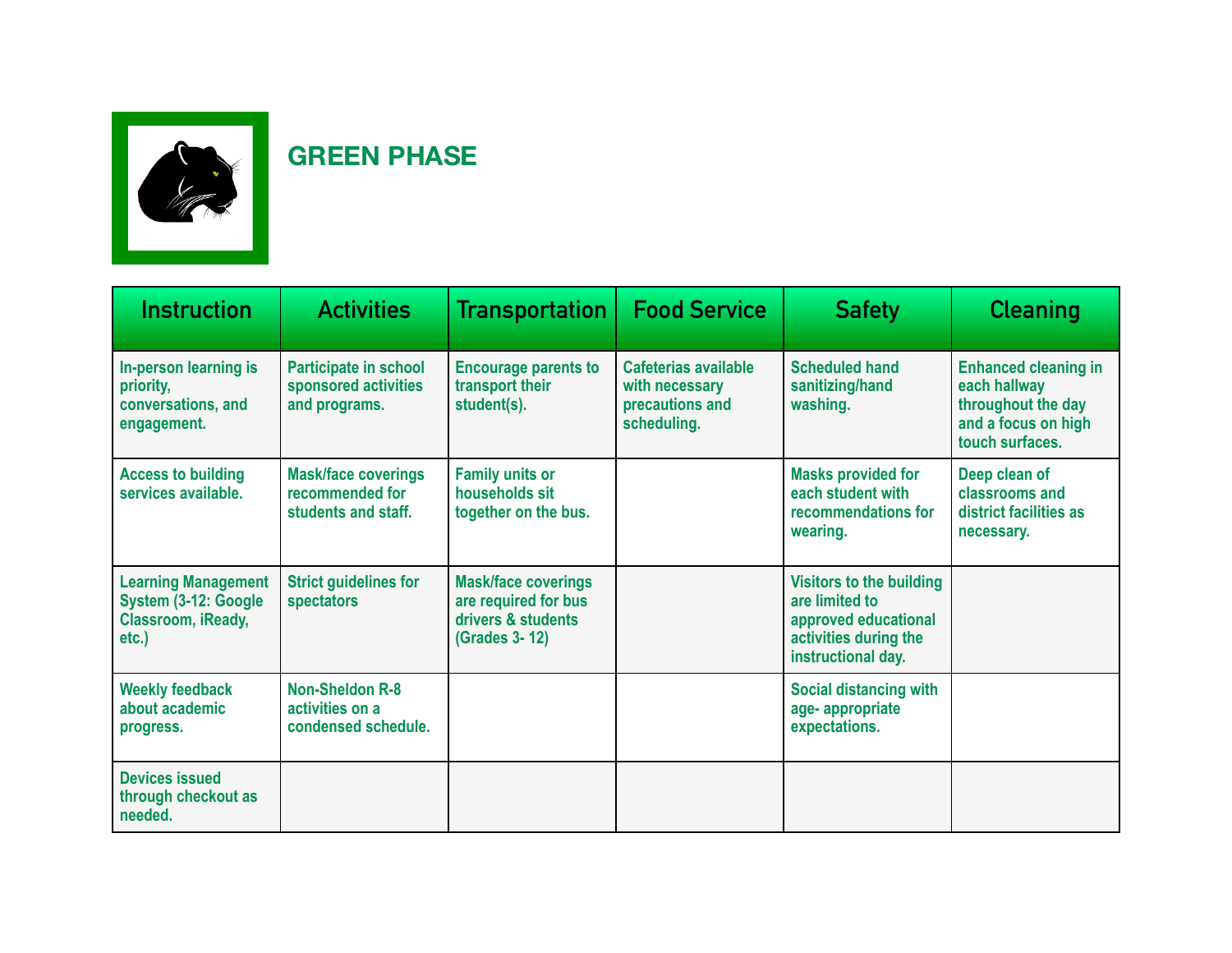

## **YELLOW PHASE**

| <b>Instruction</b>                                                                   | <b>Activities</b>                                                        | <b>Transportation</b>                                                                            | <b>Food Service</b>                                                      | <b>Safety</b>                                                                                                            | <b>Cleaning</b>                                                                                             |
|--------------------------------------------------------------------------------------|--------------------------------------------------------------------------|--------------------------------------------------------------------------------------------------|--------------------------------------------------------------------------|--------------------------------------------------------------------------------------------------------------------------|-------------------------------------------------------------------------------------------------------------|
| In-person learning is<br>priority.                                                   | <b>Participate in school</b><br>sponsored activities<br>and programs.    | <b>STRONGLY</b><br><b>RECOMMENDED</b><br><b>Parents to transport</b><br>their student(s).        | Cafeterias available<br>with necessary<br>precautions and<br>scheduling. | <b>Scheduled hand</b><br>sanitizing/hand<br>washing.                                                                     | <b>Enhanced cleaning in</b><br>each hallway<br>throughout the day<br>and a focus on high<br>touch surfaces. |
| <b>Access to building</b><br>services limited to<br>health guidelines                | <b>Mask/face coverings</b><br><b>REQUIRED for</b><br>students and staff. | <b>Family units or</b><br>households sit<br>together on the bus.                                 |                                                                          | <b>Mandatory masks for</b><br>staff and students<br>grades 6-12.                                                         | Deep clean of<br>classrooms and<br>district facilities as<br>necessary.                                     |
| <b>Learning Management</b><br>System (3-12: Google<br>Classroom, iReady,<br>$etc.$ ) | <b>Strict guidelines for</b><br>spectators                               | <b>Mask/face coverings</b><br>are required for bus<br>drivers & students<br><b>(Grades 3-12)</b> |                                                                          | <b>Visitors to the building</b><br>are limited to<br>approved educational<br>activities during the<br>instructional day. |                                                                                                             |
| <b>Weekly feedback</b><br>about academic<br>progress.                                | <b>Non-Sheldon R-8</b><br>activities on a limited<br>access schedule.    |                                                                                                  |                                                                          | <b>Social distancing with</b><br>age-appropriate<br>expectations.                                                        |                                                                                                             |
| <b>Devices issued</b><br>through checkout as<br>needed.                              |                                                                          |                                                                                                  |                                                                          |                                                                                                                          |                                                                                                             |